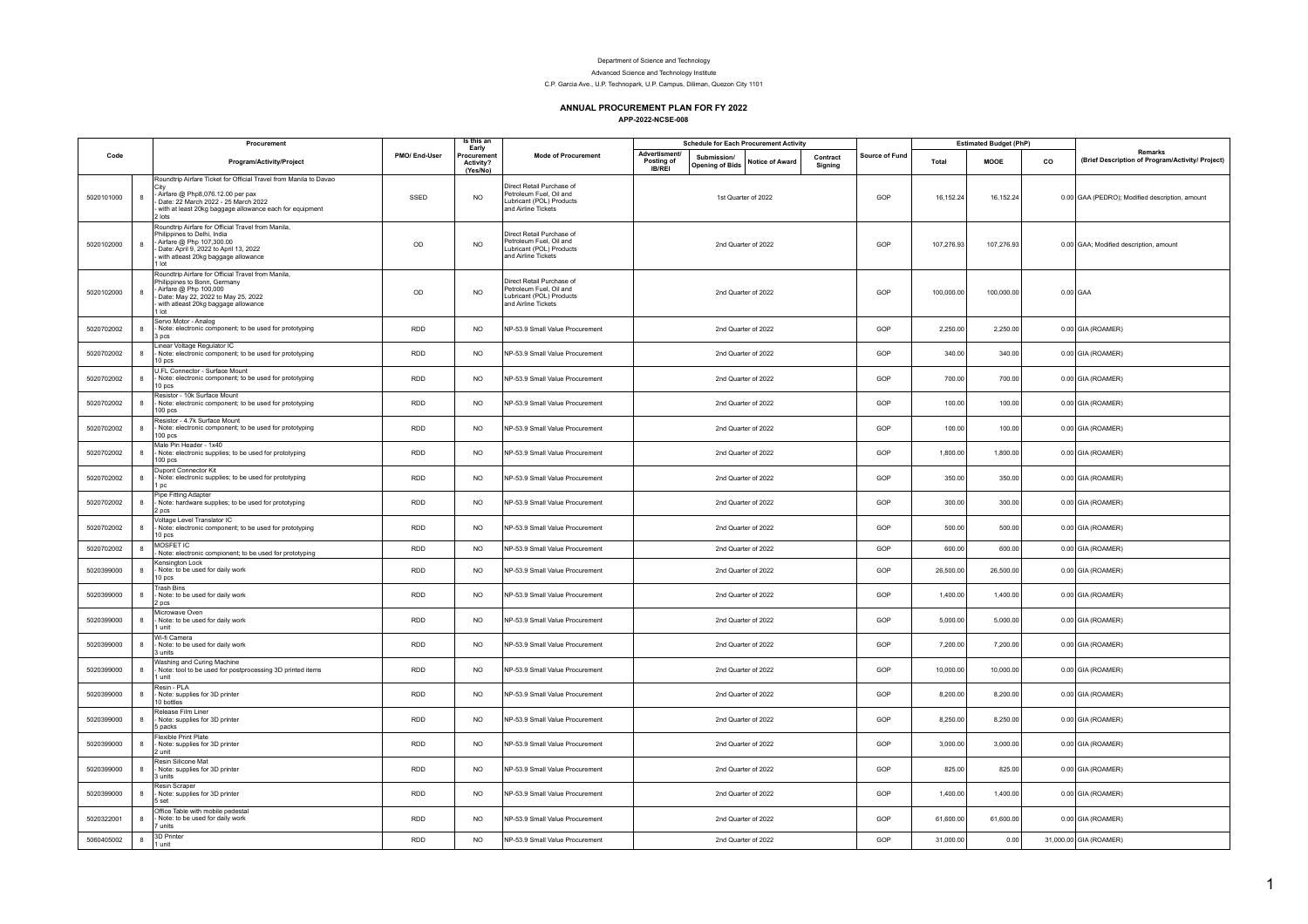| 5060405002  | 8 | 3D Scanner<br>1 unit                                                                                                        | <b>RDD</b> | <b>NO</b>      | NP-53.9 Small Value Procurement | 2nd Quarter of 2022 | GOP | 35,000.00  | 0.00      | 35,000.00 GIA (ROAMER)  |
|-------------|---|-----------------------------------------------------------------------------------------------------------------------------|------------|----------------|---------------------------------|---------------------|-----|------------|-----------|-------------------------|
| 5060405002  | 8 | Refrigerator<br>1 unit                                                                                                      | <b>RDD</b> | <b>NO</b>      | NP-53.9 Small Value Procurement | 2nd Quarter of 2022 | GOP | 30,000.00  | 0.00      | 30,000.00 GIA (ROAMER)  |
| 5060405002  | 8 | Window-type Airconditioner<br>2 unit                                                                                        | <b>RDD</b> | N <sub>O</sub> | NP-53.9 Small Value Procurement | 2nd Quarter of 2022 | GOP | 102,000.00 | 0.00      | 102,000.00 GIA (ROAMER) |
| 50203010-01 | 8 | Mouse<br>Note: Electronic supplies<br>8 pcs                                                                                 | RDD        | $NO$           | Shopping (b)                    | 2nd Quarter of 2022 | GOP | 12,456.00  | 12,456.00 | $0.00$ GAA (AESS)       |
| 50203010-02 | 8 | Mouse Pad<br>Note: Electronic supplies<br>8 pcs                                                                             | <b>RDD</b> | <b>NO</b>      | Shopping (b)                    | 2nd Quarter of 2022 | GOP | 1,440.00   | 1,440.00  | $0.00$ GAA (AESS)       |
| 50203010-01 | 8 | Flashdrive (256GB)<br>Note: Electronic supplies<br>6 pcs                                                                    | <b>RDD</b> | <b>NO</b>      | Shopping (b)                    | 2nd Quarter of 2022 | GOP | 11,700.00  | 11,700.00 | 0.00 GAA (AESS)         |
| 50203210-03 | 8 | Portable External SSD (500GB)<br>Note: Electronic supplies<br>3 <sub>pos</sub>                                              | <b>RDD</b> | <b>NO</b>      | NP-53.9 Small Value Procurement | 2nd Quarter of 2022 | GOP | 25,500.00  | 25,500.00 | $0.00$ GAA (AESS)       |
| 5020399000  | 8 | <b>HDMI Cable</b><br>Note: Electronic supplies<br>10 pcs                                                                    | <b>RDD</b> | N <sub>O</sub> | Shopping (b)                    | 2nd Quarter of 2022 | GOP | 3,130.00   | 3,130.00  | $0.00$ GAA (AESS)       |
| 50207020-02 | 8 | Speaker/ Desktop Computer Speaker<br>Note: Electronic supplies for prototyping<br>4 pcs                                     | RDD        | <b>NO</b>      | NP-53.9 Small Value Procurement | 2nd Quarter of 2022 | GOP | 1,660.00   | 1,660.00  | $0.00$ GAA (AESS)       |
| 50207020-02 | 8 | Earphones 3.5mm jack<br>Note: Electronic supplies for prototyping<br>8 pcs                                                  | <b>RDD</b> | N <sub>O</sub> | NP-53.9 Small Value Procurement | 2nd Quarter of 2022 | GOP | 12,160.00  | 12,160.00 | $0.00$ GAA (AESS)       |
| 50207020-02 | 8 | USB hub<br>Note: Electronic supplies for prototyping<br>4 pcs                                                               | RDD        | <b>NO</b>      | NP-53.9 Small Value Procurement | 2nd Quarter of 2022 | GOP | 17,660.00  | 17,660.00 | $0.00$ GAA (AESS)       |
| 50207020-02 | 8 | M.3 SSD Hardrive (512GB)<br>Note: Electronic supplies for prototyping<br>(internal hard drive upgrade of Mini PCs)<br>4 pcs | <b>RDD</b> | <b>NO</b>      | NP-53.9 Small Value Procurement | 2nd Quarter of 2022 | GOP | 19,200.00  | 19,200.00 | $0.00$ GAA (AESS)       |
| 50207020-02 | 8 | 3G/4G LTE USB dongle<br>Note: Parts/components for prototyping<br>4 pcs                                                     | <b>RDD</b> | <b>NO</b>      | NP-53.9 Small Value Procurement | 2nd Quarter of 2022 | GOP | 9,248.00   | 9,248.00  | 0.00 GAA (AESS)         |
| 50207020-02 | 8 | 3G/4G LTE USB dongle<br>Note: Parts/components for prototyping<br>4 units                                                   | <b>RDD</b> | <b>NO</b>      | NP-53.9 Small Value Procurement | 2nd Quarter of 2022 | GOP | 14,376.00  | 14,376.00 | $0.00$ GAA (AESS)       |
| 50207020-02 | 8 | Network Switch<br>Note: Parts/components for prototyping<br>4 units                                                         | RDD        | $NO$           | NP-53.9 Small Value Procurement | 2nd Quarter of 2022 | GOP | 6,572.00   | 6,572.00  | $0.00$ GAA (AESS)       |
| 50207020-02 | 8 | <b>Rubber Rollers</b><br>Note: Parts/components for prototyping<br>3 sets                                                   | <b>RDD</b> | <b>NO</b>      | NP-53.9 Small Value Procurement | 2nd Quarter of 2022 | GOP | 585.00     | 585.00    | $0.00$ GAA (AESS)       |
| 50207020-02 | 8 | Threaded Insert Nuts<br>Note: Parts/components for prototyping<br>1 set                                                     | <b>RDD</b> | N <sub>O</sub> | NP-53.9 Small Value Procurement | 2nd Quarter of 2022 | GOP | 1.820.00   | 1,820.00  | $0.00$ GAA (AESS)       |
| 50207020-02 | 8 | Power Socket with Fuse and Switch<br>Note: Parts/components for prototyping<br>2 sets                                       | <b>RDD</b> | <b>NO</b>      | NP-53.9 Small Value Procurement | 2nd Quarter of 2022 | GOP | 260.00     | 260.00    | $0.00$ GAA (AESS)       |
| 50207020-02 | 8 | Op-Amp<br>Note: Parts/components for prototyping<br>5 sets                                                                  | <b>RDD</b> | <b>NO</b>      | NP-53.9 Small Value Procurement | 2nd Quarter of 2022 | GOP | 450.00     | 450.00    | $0.00$ GAA (AESS)       |
| 50207020-02 | 8 | <b>GPS Active Antenna</b><br>Note: Parts/components for prototyping<br>4 units                                              | RDD        | <b>NO</b>      | NP-53.9 Small Value Procurement | 2nd Quarter of 2022 | GOP | 652.00     | 652.00    | $0.00$ GAA (AESS)       |
| 50207020-02 | 8 | SD card reader<br>Note: Parts/components for prototyping<br>6 pcs                                                           | <b>RDD</b> | <b>NO</b>      | NP-53.9 Small Value Procurement | 2nd Quarter of 2022 | GOP | 2,970.00   | 2,970.00  | 0.00 GAA (AESS)         |
| 50207020-02 | 8 | Smartcard Reader<br>Note: Parts/components for prototyping<br>4 pcs                                                         | <b>RDD</b> | <b>NO</b>      | NP-53.9 Small Value Procurement | 2nd Quarter of 2022 | GOP | 2,960.00   | 2,960.00  | 0.00 GAA (AESS)         |
| 50207020-02 | 8 | 200DPI Contact Image Sensor Module<br>Note: Parts/components for prototyping<br>l 3 units                                   | <b>RDD</b> | N <sub>O</sub> | NP-53.9 Small Value Procurement | 2nd Quarter of 2022 | GOP | 11.235.00  | 11,235.00 | $0.00$ GAA (AESS)       |
| 50207020-02 | 8 | 400W STEP UP CONVERTER<br>Note: Parts/components for prototyping<br>10 pcs                                                  | RDD        | <b>NO</b>      | NP-53.9 Small Value Procurement | 2nd Quarter of 2022 | GOP | 3,320.00   | 3,320.00  | $0.00$ GAA (AESS)       |
| 50207020-02 | 8 | 3S 25A Li-ion Battery Protection Board Module<br>With Balancer<br>10 pcs                                                    | RDD        | <b>NO</b>      | NP-53.9 Small Value Procurement | 2nd Quarter of 2022 | GOP | 2,600.00   | 2,600.00  | $0.00$ GAA (AESS)       |
| 50207020-02 | 8 | 500W 12V Pure Sine Wave Power<br>Note: Parts/components for prototyping<br>4 pcs                                            | RDD        | <b>NO</b>      | NP-53.9 Small Value Procurement | 2nd Quarter of 2022 | GOP | 1,040.00   | 1,040.00  | $0.00$ GAA (AESS)       |
| 50207020-02 | 8 | Touchscreen 13.3"<br>Note: Parts/components for prototyping<br>4 units                                                      | <b>RDD</b> | <b>NO</b>      | NP-53.9 Small Value Procurement | 2nd Quarter of 2022 | GOP | 49,400.00  | 49,400.00 | $0.00$ GAA (AESS)       |
| 50207020-02 | 8 | Displayport DP Male To DVI HDMI VGA<br>Note: Parts/components for prototyping<br>4 nos                                      | <b>RDD</b> | <b>NO</b>      | NP-53.9 Small Value Procurement | 2nd Quarter of 2022 | GOP | 2,960.00   | 2,960.00  | $0.00$ GAA (AESS)       |
| 50207020-02 | 8 | <b>Tempered Glass</b><br>Note: Parts/components for prototyping<br>4 pcs                                                    | RDD        | <b>NO</b>      | NP-53.9 Small Value Procurement | 2nd Quarter of 2022 | GOP | 4,104.00   | 4,104.00  | $0.00$ GAA (AESS)       |
| 50207020-02 | 8 | Marine Board<br>Note: Parts/components for prototyping<br>2 pcs                                                             | <b>RDD</b> | <b>NO</b>      | NP-53.9 Small Value Procurement | 2nd Quarter of 2022 | GOP | 5,200.00   | 5,200.00  | 0.00 GAA (AESS)         |
| 50207020-02 | 8 | Chipboard<br>Note: Parts/components for prototyping<br>8 pcs                                                                | <b>RDD</b> | <b>NO</b>      | NP-53.9 Small Value Procurement | 2nd Quarter of 2022 | GOP | 1,200.00   | 1,200.00  | 0.00 GAA (AESS)         |
| 50207020-02 | 8 | Assorted AWG Wires<br>Note: Prototyping supplies<br>4 pcs                                                                   | <b>RDD</b> | <b>NO</b>      | NP-53.9 Small Value Procurement | 2nd Quarter of 2022 | GOP | 5,200.00   | 5,200.00  | $0.00$ GAA (AESS)       |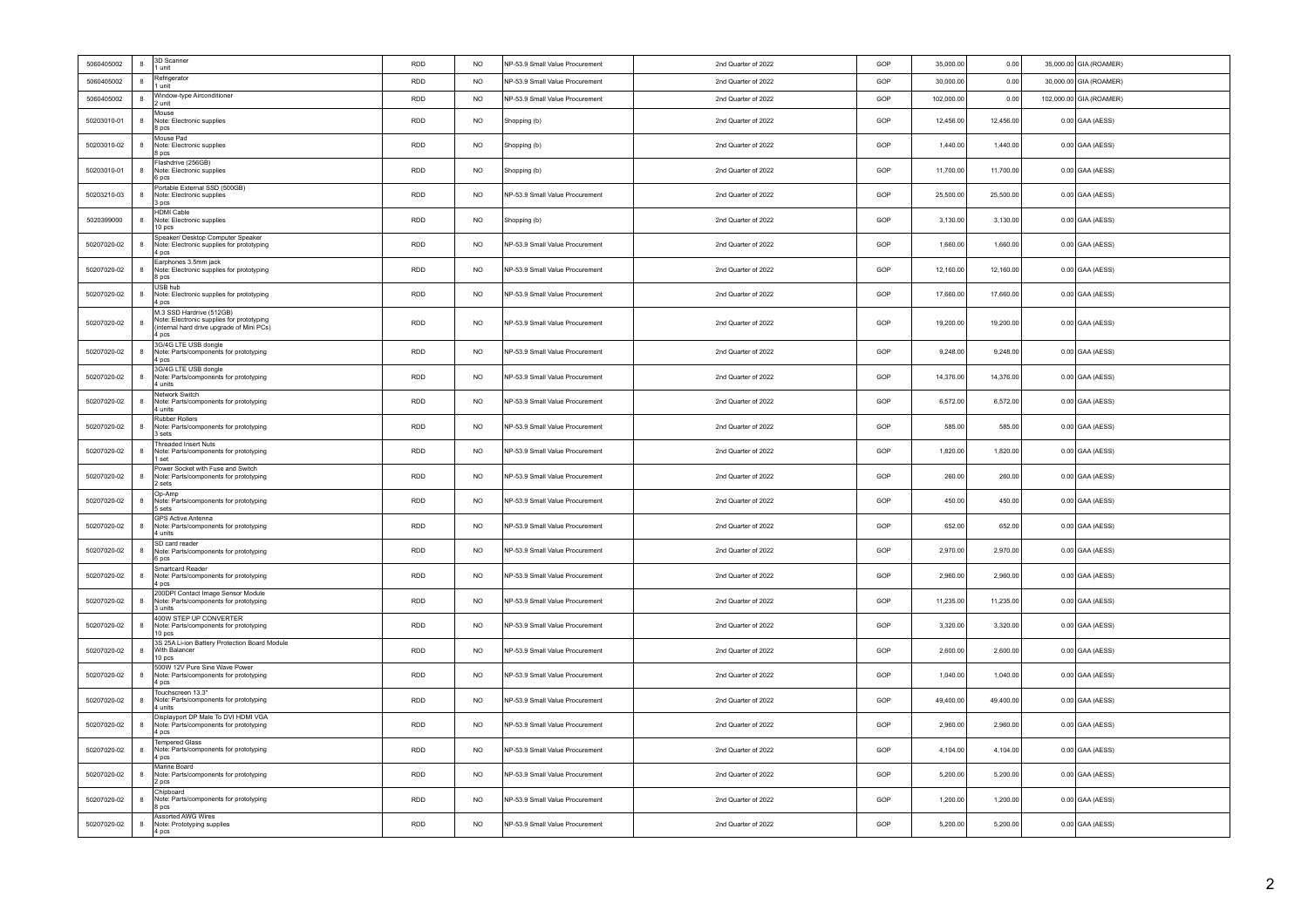| 50207020-02 | 8                | 3mm Aluminum sheet<br>Note: Prototyping supplies<br>1 pc                                                                                                                                                                                                                   | <b>RDD</b> | <b>NO</b>       | NP-53.9 Small Value Procurement                                                                         | 2nd Quarter of 2022       | GOP | 5,251.00   | 5,251.00  | $0.00$ GAA (AESS)                                   |
|-------------|------------------|----------------------------------------------------------------------------------------------------------------------------------------------------------------------------------------------------------------------------------------------------------------------------|------------|-----------------|---------------------------------------------------------------------------------------------------------|---------------------------|-----|------------|-----------|-----------------------------------------------------|
| 50207020-02 | 8                | 5mm Aluminum sheet<br>Note: Prototyping supplies<br>1 pc                                                                                                                                                                                                                   | <b>RDD</b> | <b>NO</b>       | NP-53.9 Small Value Procurement                                                                         | 2nd Quarter of 2022       | GOP | 5,938.00   | 5,938.00  | $0.00$ GAA (AESS)                                   |
| 50207020-02 | $\boldsymbol{8}$ | Acrylic Glue<br>Note: Prototyping supplies<br>10 pcs                                                                                                                                                                                                                       | <b>RDD</b> | <b>NO</b>       | NP-53.9 Small Value Procurement                                                                         | 2nd Quarter of 2022       | GOP | 1,950.00   | 1,950.00  | $0.00$ GAA (AESS)                                   |
| 50207020-02 | $\boldsymbol{8}$ | Toner Cartridge (Compatible for BrotherHL1L2350DW)<br>Note: Prototyping supplies<br>3 pcs                                                                                                                                                                                  | <b>RDD</b> | <b>NO</b>       | NP-53.9 Small Value Procurement                                                                         | 2nd Quarter of 2022       | GOP | 4,671.00   | 4,671.00  | $0.00$ GAA (AESS)                                   |
| 5029904000  | $\boldsymbol{8}$ | Door-to-door delivery of station components to PAGASA Batanes<br>Overall weight of equipment for transport: approximately 72 kg<br>$1$ Int                                                                                                                                 | SSED       | <b>NO</b>       | NP-53.9 Small Value Procurement                                                                         | 2nd Quarter of 2022       | GOP | 13,000.00  | 13,000.00 | $0.00$ GAA (ULAT)                                   |
| 5029904000  | $\bf{8}$         | Door-to-door delivery of station components to PAGASA Aparri<br>Overall weight of equipment for transport: approximately 46 kg<br>1 lot                                                                                                                                    | SSED       | <b>NO</b>       | NP-53.9 Small Value Procurement                                                                         | 2nd Quarter of 2022       | GOP | 8,300.00   | 8,300.00  | $0.00$ GAA (ULAT)                                   |
| 50299050-03 | $\boldsymbol{8}$ | Vehicle rental service for the repair and maintenance of antenna in Iloilo<br>Regular airconditioned van<br>Seating capacity: At least 4 pax<br>1 lot                                                                                                                      | SSED       | <b>NO</b>       | NP-53.9 Small Value Procurement                                                                         | 2nd Quarter of 2022       | GOP | 99,000.00  | 99,000.00 | $0.00$ GIA (ULAT)                                   |
| 50215010-01 | $\bf{8}$         | NTC Permit for Iloilo Ground Receiving Station<br>1 lot                                                                                                                                                                                                                    | SSED       | <b>NO</b>       | NP-53.5 Agency-to-Agency                                                                                | 2nd Quarter of 2022       | GOP | 11,760.00  | 11,760.00 | $0.00$ GAA (ULAT)                                   |
| 50203010-01 | $\boldsymbol{8}$ | Wireless On-Ear Headphone for Video Conferencing<br>Bluetooth version 5.0, Driver size 40mm, Driver sensitivity at 1kHz/1mW<br>(dB), with (1)Active Noise Cancelling, (2) Built-in Microphone, (3)<br>Rechargable battery<br>6 pcs                                         | SSED       | N <sub>O</sub>  | NP-53.9 Small Value Procurement                                                                         | 2nd Quarter of 2022       | GOP | 43,728.00  | 43,728.00 | 0.00 GIA (NTC RO8)                                  |
| 50203210-03 | 8                | Mikrotik RB750r2 hEX Lite<br>Architecture:MIPSBF<br>CPU: OCA9533<br>CPU core: count 1<br>CPU nominal frequency:850 MHz<br>1 pc                                                                                                                                             | SSED       | N <sub>O</sub>  | NP-53.9 Small Value Procurement                                                                         | 2nd Quarter of 2022       | GOP | 2.350.00   | 2.350.00  | 0.00 GIA (NTC RO8)                                  |
| 50203010-01 | $\boldsymbol{8}$ | USB-C Digital AV Multiport Adapter compatible with Apple Mac<br>Book Pro<br>1 pc                                                                                                                                                                                           | SSED       | <b>NO</b>       | NP-53.9 Small Value Procurement                                                                         | 2nd Quarter of 2022       | GOP | 3,890.00   | 3,890.00  | 0.00 GIA (NTC RO8)                                  |
| 50203210-03 | 8                | Portable Speaker for Video Con<br>Voice-activated portable speaker<br>1 pc                                                                                                                                                                                                 | SSED       | <b>NO</b>       | NP-53.9 Small Value Procurement                                                                         | 2nd Quarter of 2022       | GOP | 12,999.00  | 12,999.00 | 0.00 GIA (NTC RO8)                                  |
| 5020302000  | $\bf{8}$         | OR Form 51-C<br>10 pads                                                                                                                                                                                                                                                    | FAD        | <b>NO</b>       | NP-53.5 Agency-to-Agency                                                                                | 2nd Quarter of 2022       | GOP | 1,000.00   | 1,000.00  | 0.00 GAA; modified description, unit of measure     |
| 5020101000  | $\boldsymbol{8}$ | Roundtrip Airfare Ticket for Official Travel from Manila to Daet<br>- Airfare @ Php10,891.10 per person<br>Number of persons: Two (2)<br>Date: 24 May 2022 - 27 May 2022<br>with at least 20kg baggage allowance each for equipment<br>*For Permanent/PS<br>2 lots         | SSED       | <b>NO</b>       | Direct Retail Purchase of<br>Petroleum Fuel, Oil and<br>Lubricant (POL) Products<br>and Airline Tickets | 2nd Quarter of 2022       | GOP | 21,782.20  | 21,782.20 | $0.00$ GAA (MASID)                                  |
| 5020101000  | 8                | Roundtrip Airfare Ticket for Official Travel from Manila to Daet<br>Airfare @ Php10,891.10 per person<br>Number of persons: Four (4)<br>Date: 24 May 2022 - 27 May 2022<br>with at least 20kg baggage allowance each for equipment<br>*For Outsourced<br>4 lots            | SSED       | <b>NO</b>       | Direct Retail Purchase of<br>Petroleum Fuel, Oil and<br>Lubricant (POL) Products<br>and Airline Tickets | 2nd Quarter of 2022       | GOP | 43,564.40  | 43,564.40 | 0.00 GAA (MASID)                                    |
| 5029905003  | 8                | Vehicle Rental for MASID Activities<br>Regular airconditioned van<br>Tentative Destinations: Within NCR and Region 4A<br>Actual location and duration will be provided by the end-user<br>$1$ Int                                                                          | SSED       | NO <sub>1</sub> | NP-53.9 Small Value Procurement                                                                         | 2nd - 3rd Quarter of 2022 | GOP | 50,000.00  | 50.000.00 | 0.00 GAA (MASID); modified quantity/size, amount    |
| 5029905003  | 8                | Vehicle Rental for MASID Activities<br>Regular airconditioned van<br>Tentative Destinations: Within NCR and Regions 4A and 5<br>Actual location and duration will be provided by the end-user<br>1 lot                                                                     | SSED       | <b>NO</b>       | NP-53.9 Small Value Procurement                                                                         | 2nd - 3rd Quarter of 2022 | GOP | 60,000.00  | 60,000.00 | 0.00 GAA (MASID); modified quantity/size, amount    |
| 5020502001  | 8                | Mobile Communication Plan<br>LTE-activated SIM card with minimum of 3Gbps data capacity, 10<br>units @ 500.00 for 7 months<br>Contract Duration:<br>10 units: 01 June 2022 - 31 December 2022<br>Computation: 10 units x PhP 500.00 x 7 months = PhP 35,000.00<br>7 months | SSED       | <b>NO</b>       | NP-53.9 Small Value Procurement                                                                         | 2nd - 4th Quarter of 2022 | GOP | 35,000.00  | 35,000.00 | 0.00 GAA (SADT MASID); modified description, amount |
| 5060405003  | 8                | Laptops<br>3 units Image Processing Laptops (110,000.00/unit)<br>11th Generation Intel® Core™ i7-1165G7 Processor (2.80 GHz<br>up to 4.70 GHz)<br>3 units Laptops (90,000.00/unit)<br>at least 2.5 GHz quad-core processor with boost up to 4.7 GHz"<br>6 units            | SSED       | N <sub>O</sub>  | Competitive Bidding                                                                                     | 2nd Quarter of 2022       | GOP | 600,000.00 | 0.00      | 600,000.00 GIA (SARwAIS)                            |
| 50201010-00 | 8                | Roundtrip Airfare Ticket for Official Travel from Manila to<br>Davao City<br>- Airfare @ Php9603.44 per pax<br>Date: 02 May 2022 - 20 May 2022<br>with at least 20kg baggage allowance each for equipment<br>1 lot                                                         | SSED       | <b>NO</b>       | Direct Retail Purchase of<br>Petroleum Fuel, Oil and<br>Lubricant (POL) Products<br>and Airline Tickets | 2nd Quarter of 2022       | GOP | 9,603.44   | 9,603.44  | 0.00 GIA (SARwAIS)                                  |
| 50201010-00 | 8                | Roundtrip Airfare Ticket for Official Travel from Manila to<br>Davao City<br>Airfare @ Php9295.44 per pax<br>Date: 18 May 2022 - 20 May 2022<br>with at least 20kg baggage allowance each for equipment<br>2 lots                                                          | SSED       | N <sub>O</sub>  | Direct Retail Purchase of<br>Petroleum Fuel, Oil and<br>Lubricant (POL) Products<br>and Airline Tickets | 2nd Quarter of 2022       | GOP | 18,590.88  | 18,590.88 | 0.00 GIA (SARwAIS)                                  |